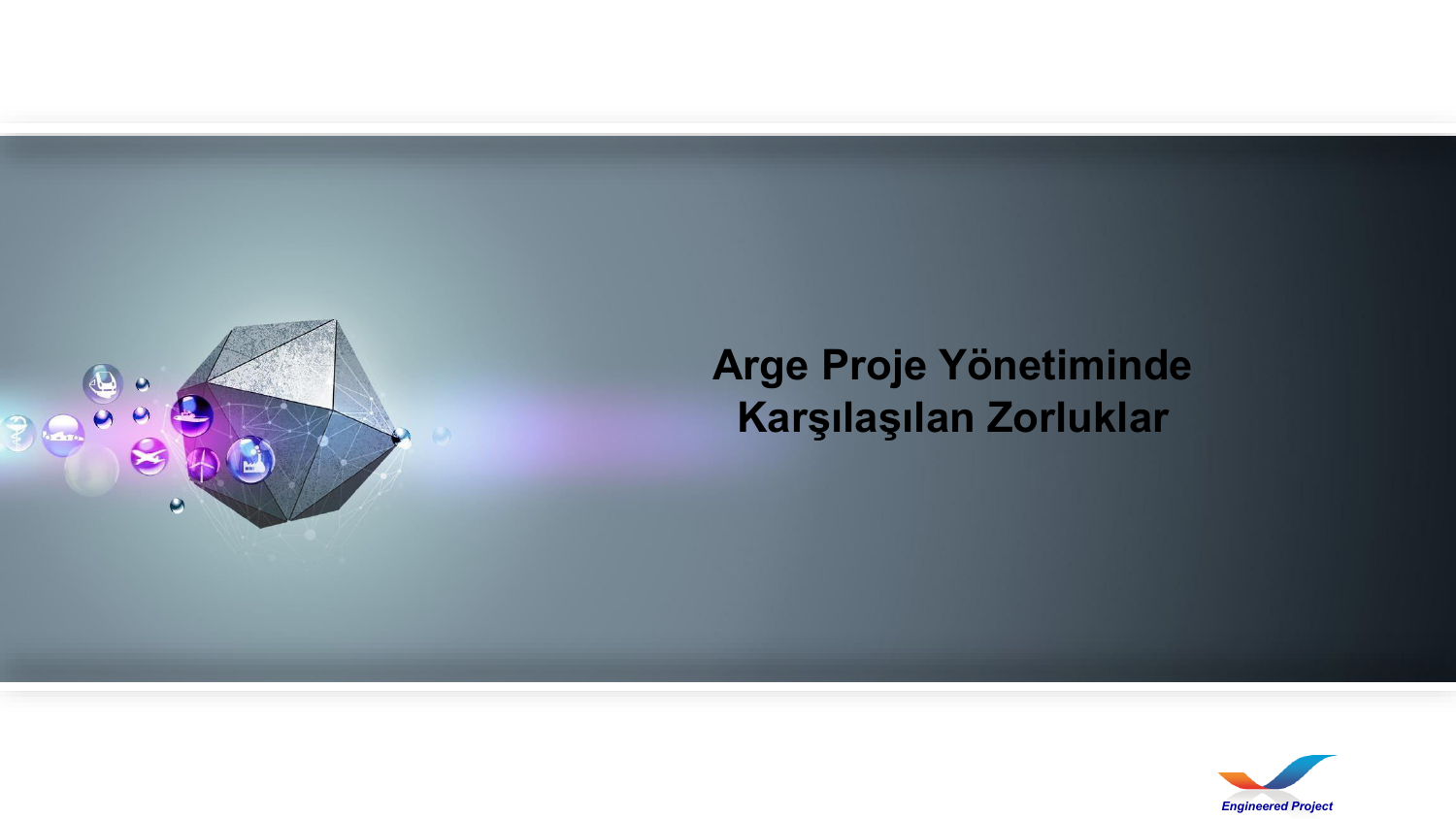# **İçerik**

#### **Müşteri Beklentileri**

- **Ar-Ge Organizasyou**
- Ar-Ge bölümü görev ve sorumlulukları
- Ar-Ge dışı bölümlerin organizasyon yapısı
- Ar-Ge dışı bölümlerin görev ve sorumlulukları
- Bütçe / Birim Maliyet
- $\Box$  Yasal mevzuatlar
- $\Box$  Zaman planları
- **Teknik yetkinlikler ve know-how**

#### $\Box$  Benchmark

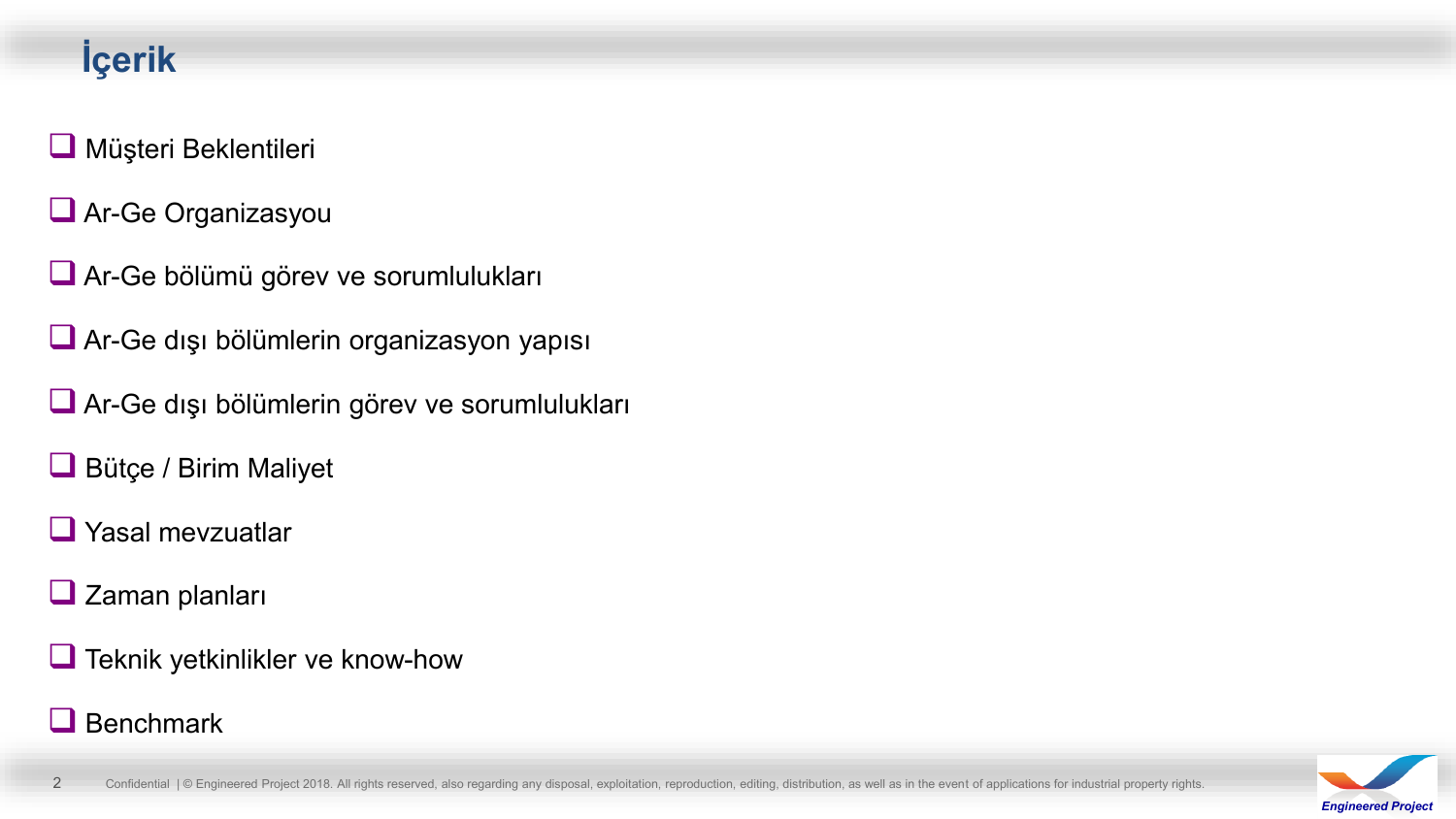# **Müşteri Beklentileri**



Confidential | © Engineered Project 2018. All rights reserved, also regarding any disposal, exploitation, reproduction, editing, distribution, as well as in the event of applications for industrial property rights.

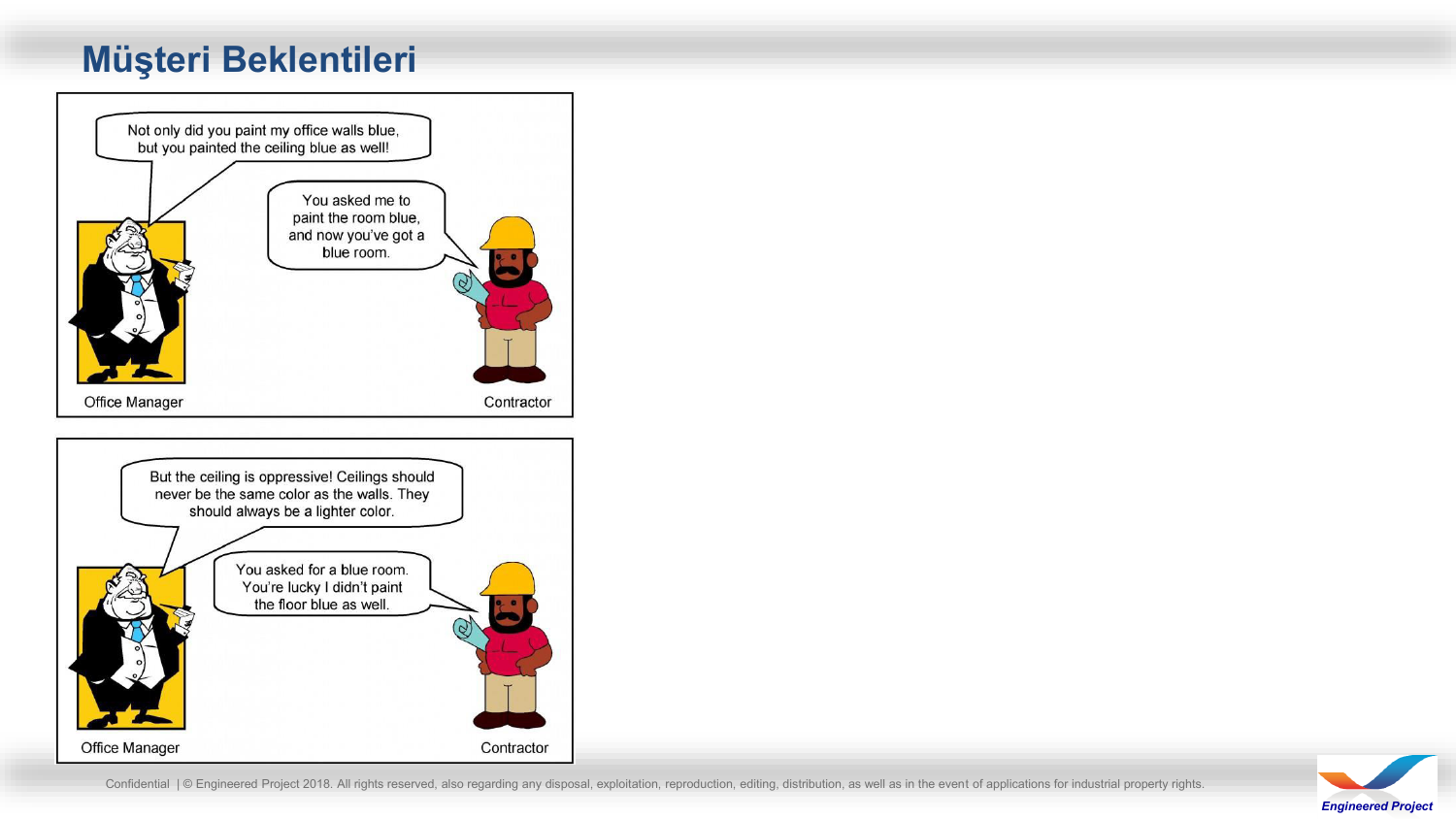### **Müşteri Beklentileri**



- **I. Clear**
- **II. Correct**
- **III. Complete**
- **IV. Comprehensive**

Figure 7.1: Project Management by Andreas Cappell [\(https://www.flickr.com/photos/cappellmeister/5921913/\)](https://www.flickr.com/photos/cappellmeister/5921913/) used under CC-BY-NC-SA ([https://creativecommons.org/licenses/by-nc-sa/2.0/\)](https://creativecommons.org/licenses/by-nc-sa/2.0/)

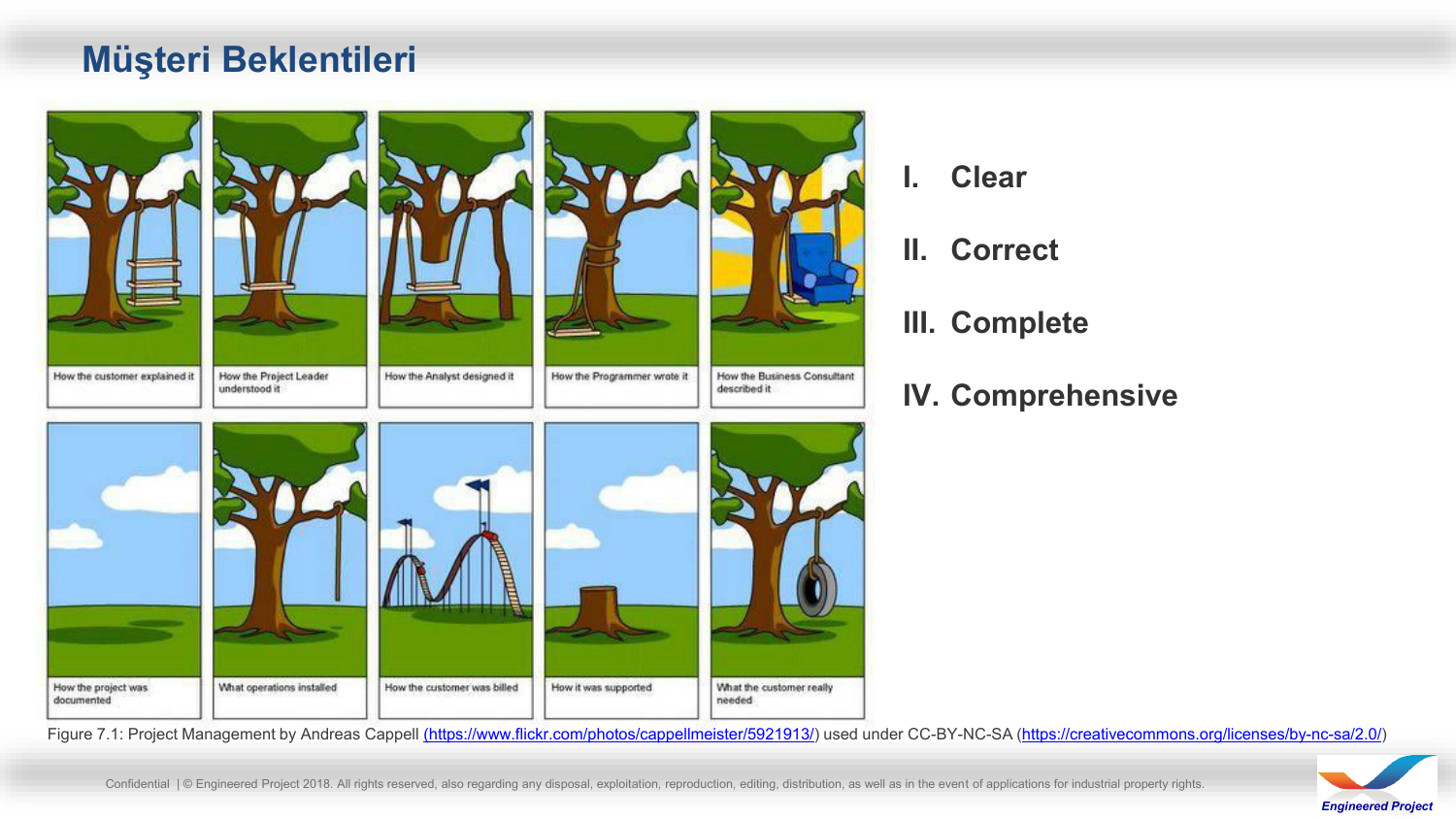# **Arge Organizasyonu (Örnek)**



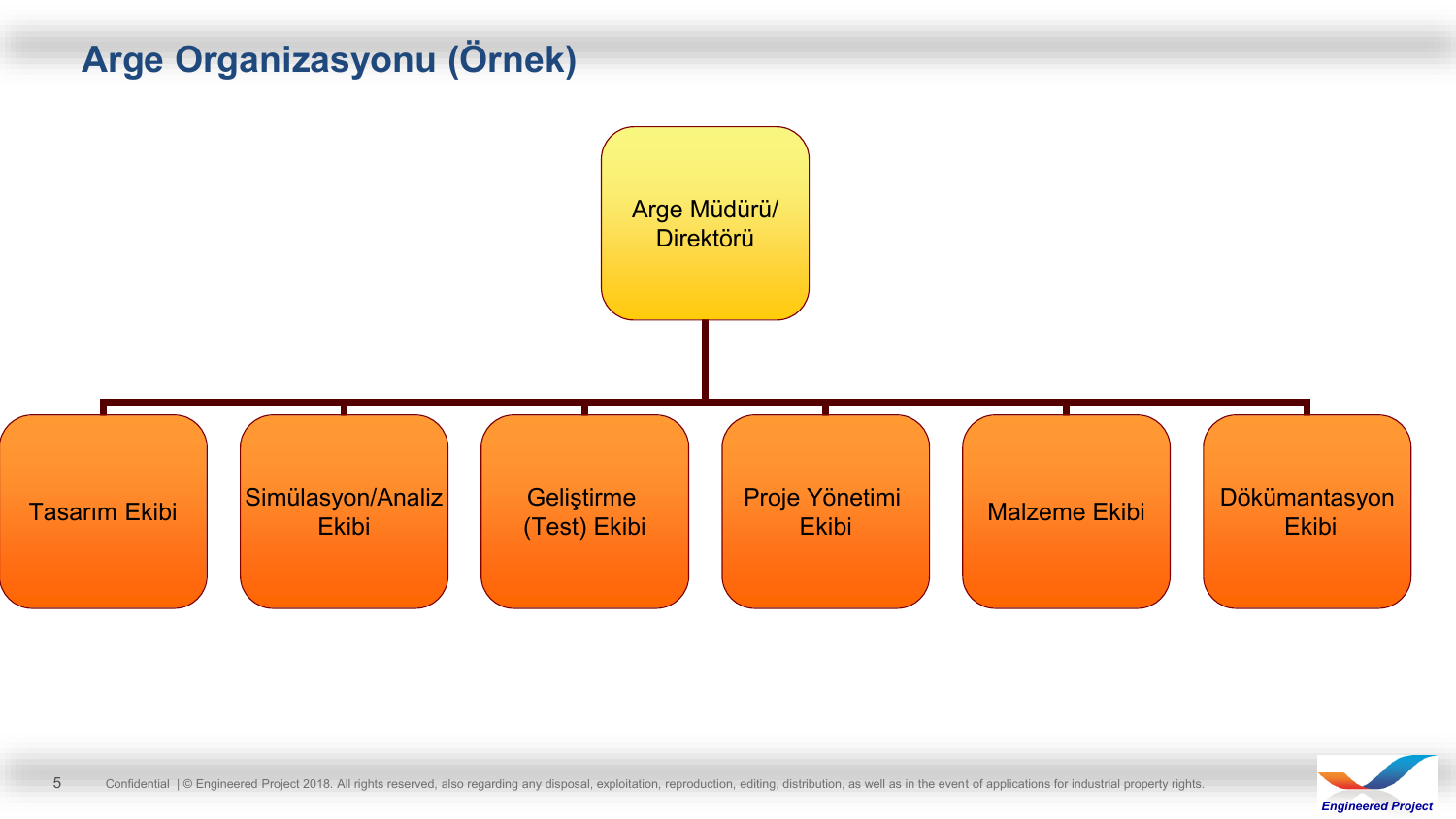



*Engineered Project*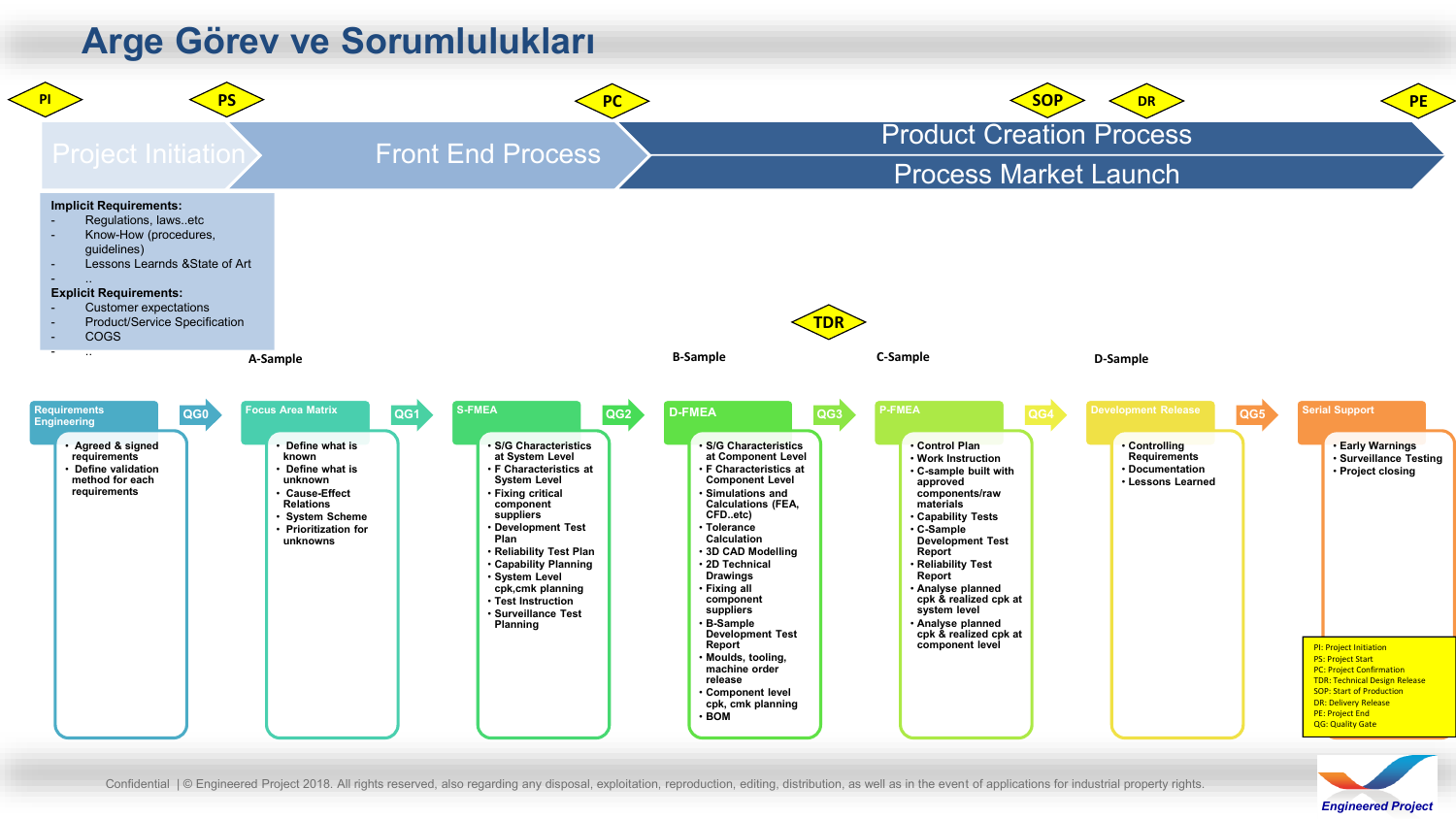# **Arge Dışı Bölümlerin Organizasyonu (Örnek)**

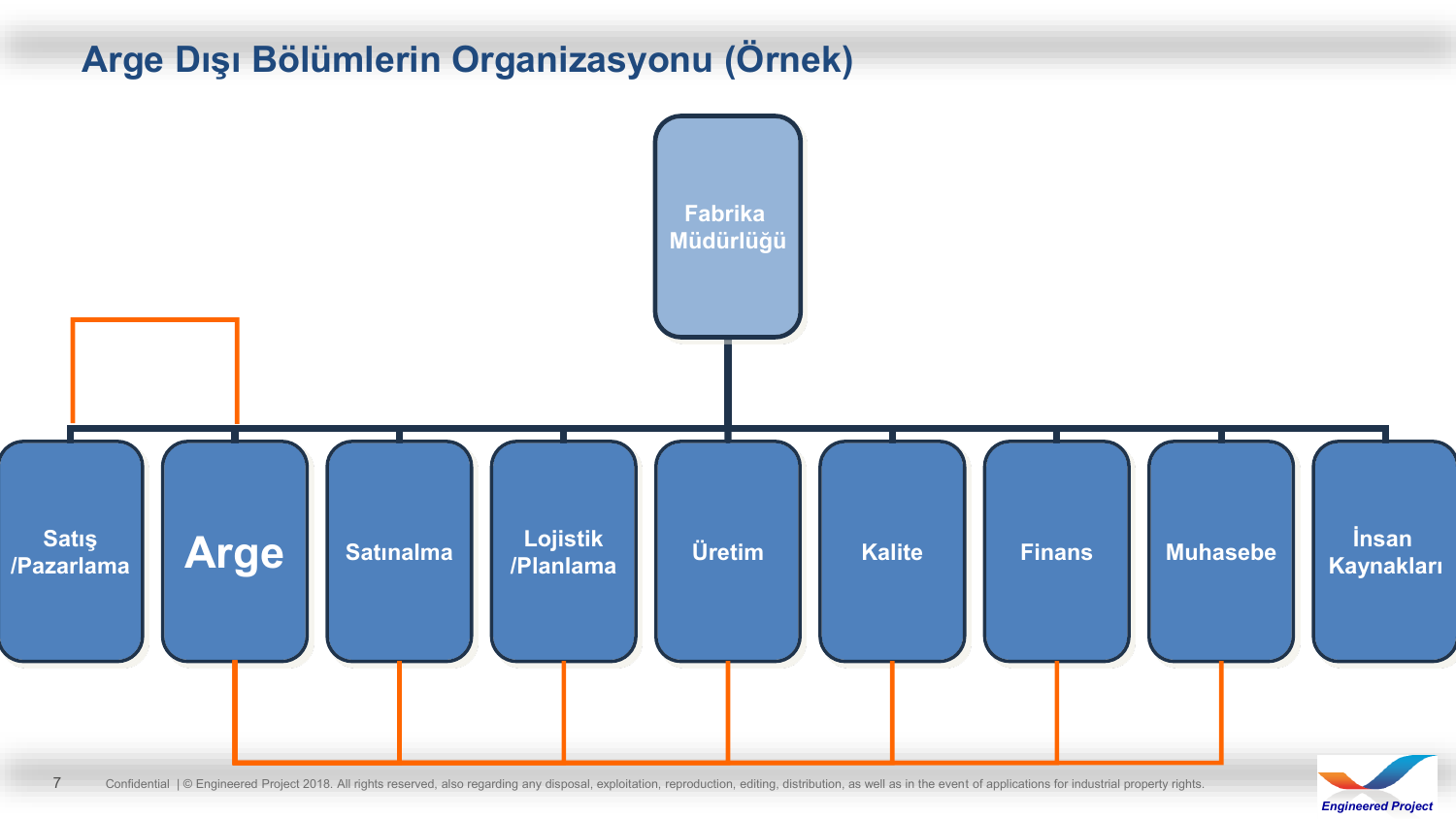# **Arge Dışı Bölümlerin Görev ve Sorumlulukları**

- Satınalma  $\rightarrow$  Numune tedariği..
- Üretim  $\rightarrow$  P-FMEA, Kontrol Planları, İş talimatları..
- Kalite  $\rightarrow$  Giriş Kalite Kontrol, Proses Kalite Kontrol, Final Kalite Kontrol..
- Lojistik/Planlama  $\rightarrow$  Numune üretim planlama, sıfır seri planlama..
- Finans  $\rightarrow$  Bütçe takibi, birim maliyet analizi, gerçekleşen karlılık..
- İnsan Kaynakları  $\rightarrow$  Proje planına ihtiyacı doğrultusunda proje üyesi
- Muhasebe  $\rightarrow$  Bazı yasal mevzuatların takibi(Teşvikler..vb), tüm faturalama işlemleri..

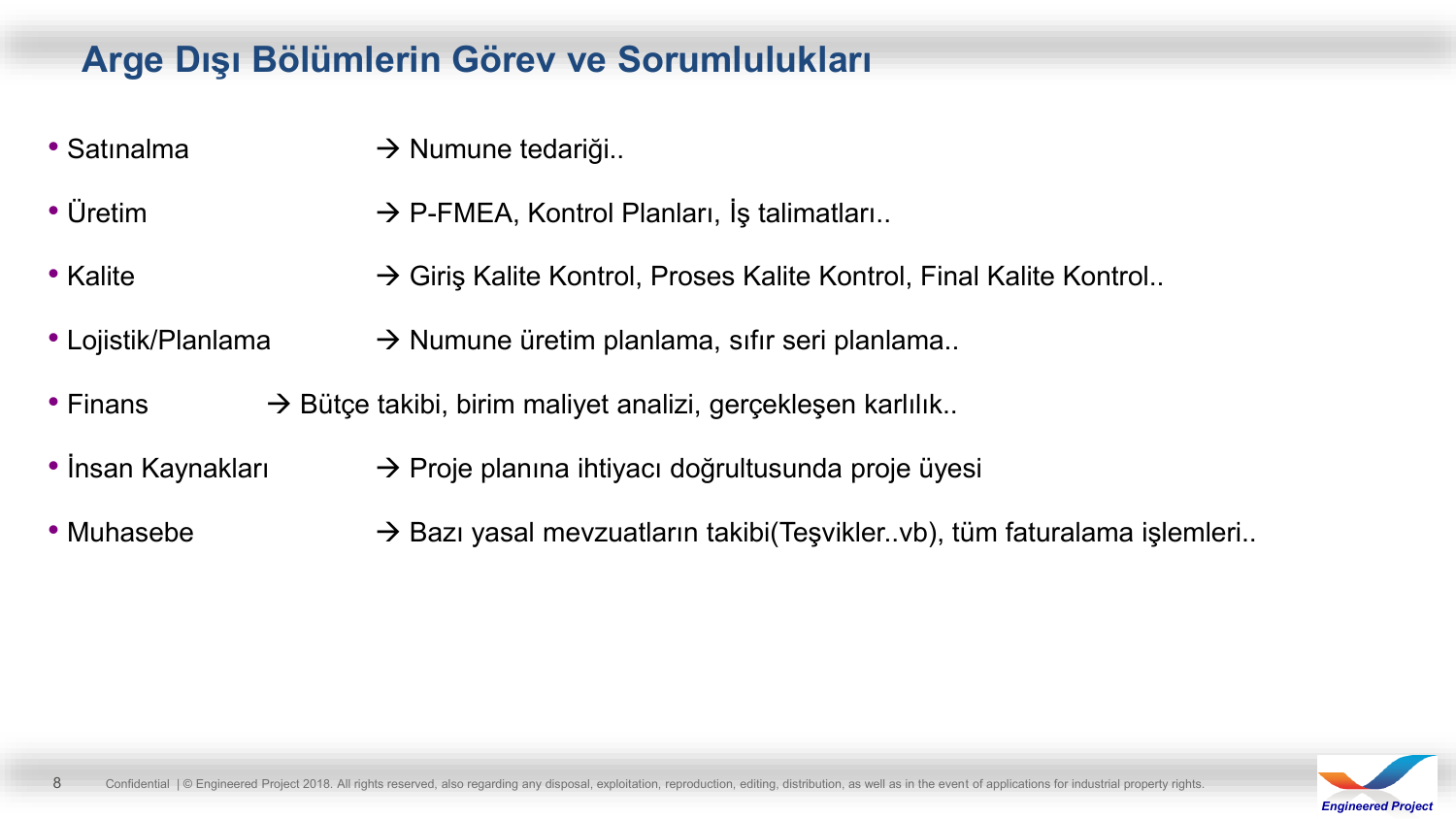# **Bütçe/Birim Maliyet**

- Bütçe, COGS Planlama (Proje Başlangıcı)
- Bütçe, COGS Revizyonu İhtiyacı
	- Müşteri talebi revizyonu
	- Planın gerçekçi olamaması
	- $\bullet$  …
- Aktüel Plan

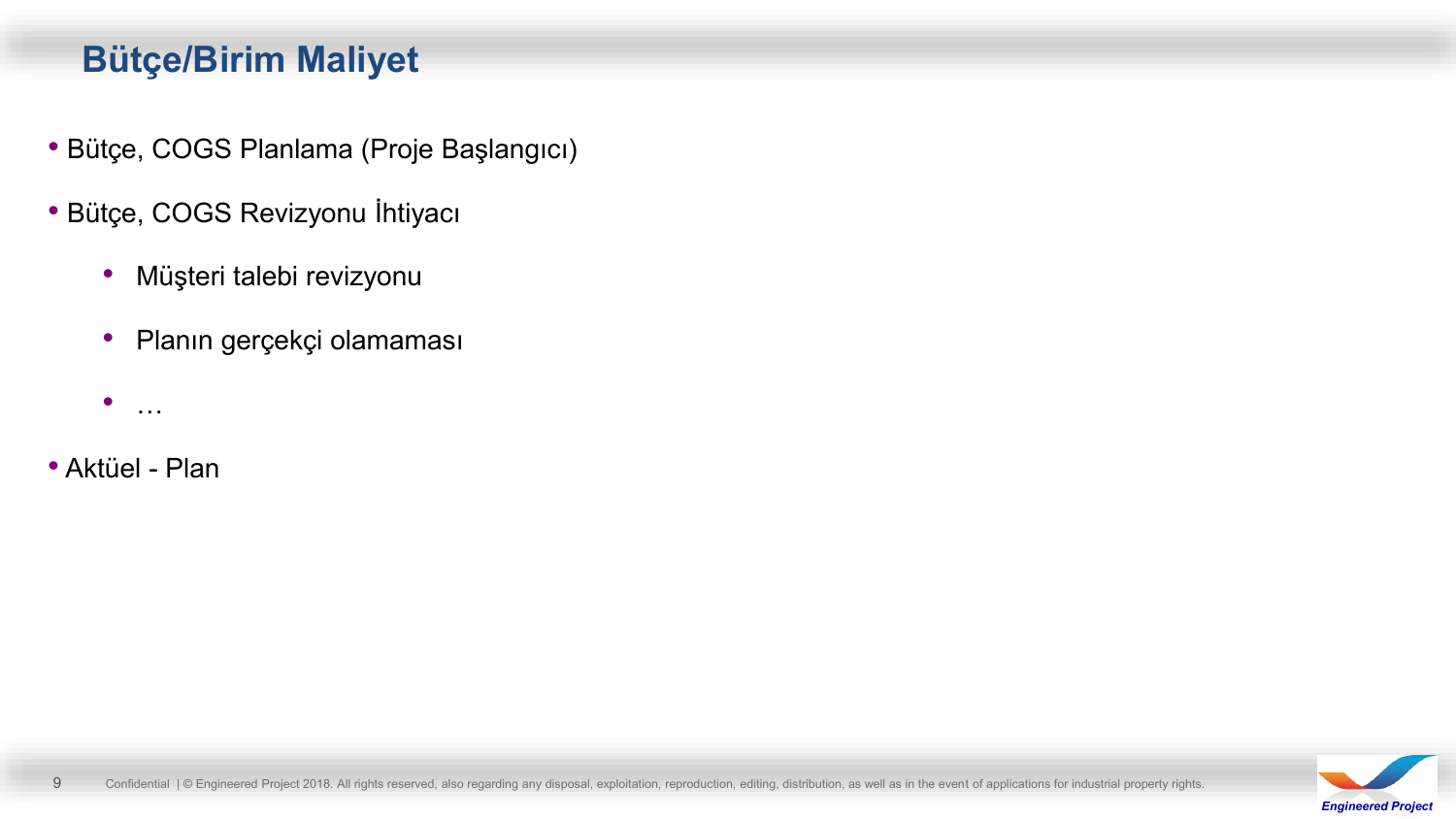#### **Yasal Mevzuatlar**

 $\bullet$  ….

- Güncel mevzuatların yeteri kadar bilinmemesi
- Güncel mevzuatların yeteri kadar önemsenmemesi
- Mevzuatlarda gerçekleşen güncellemeler

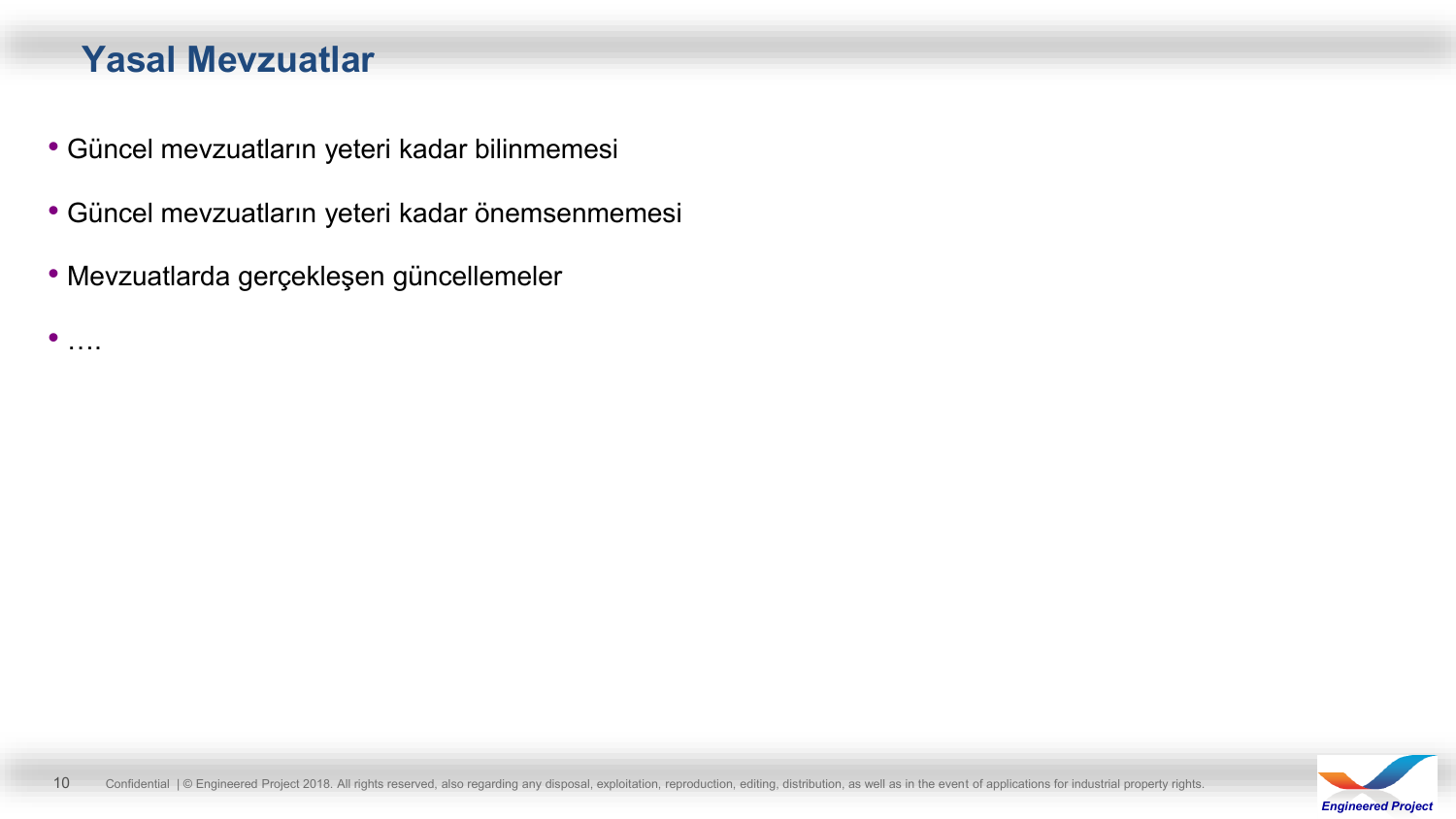# **Proje Zaman Planı(Örnek)**





Confidential | © Engineered Project 2018. All rights reserved, also regarding any disposal, exploitation, reproduction, editing, distribution, as well as in the event of applications for industrial property rights.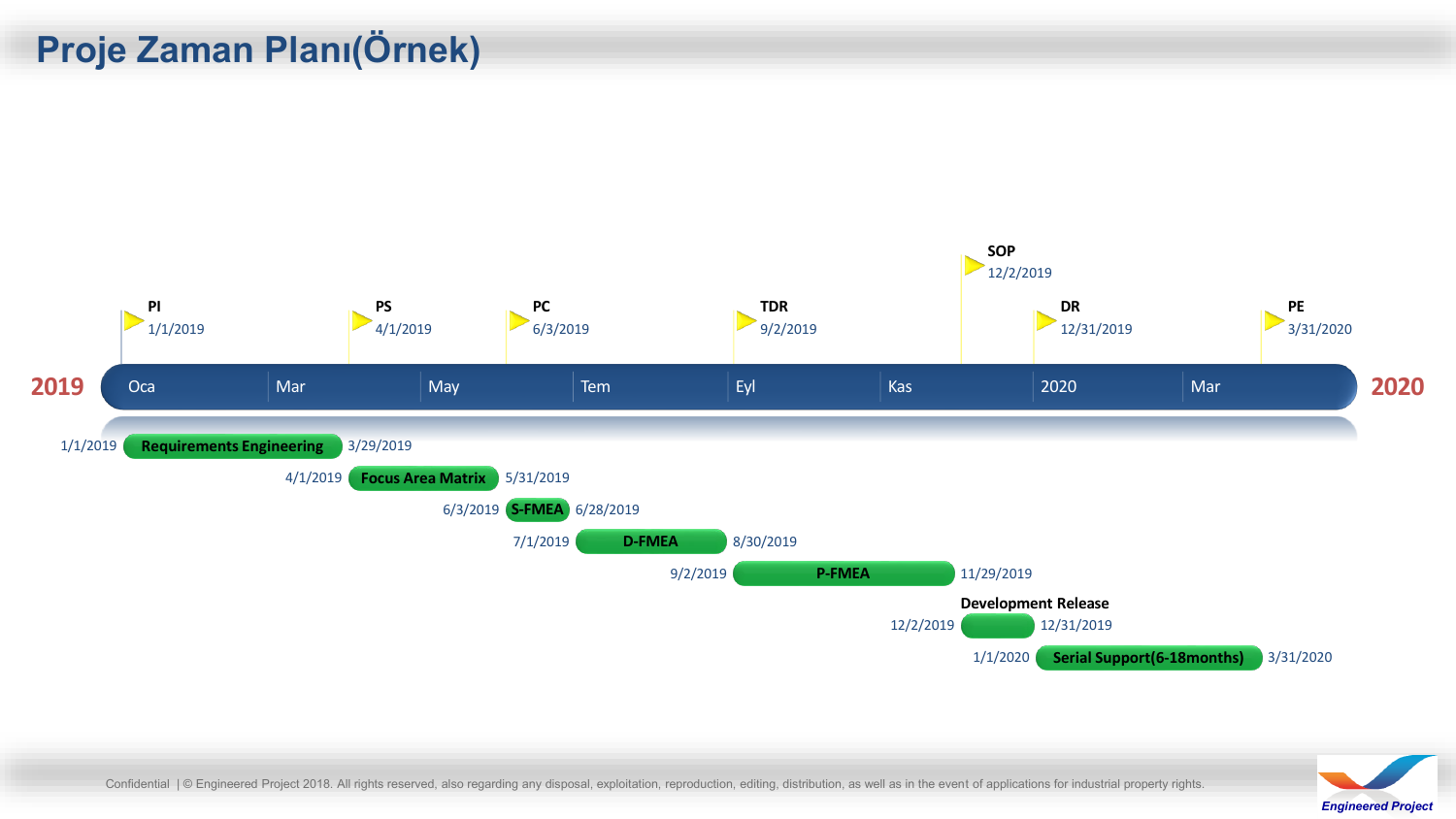# **Proje Zaman Planı (Örnek)**

# **WBS-1**

| Microsoft Project - ReDesign of Processes Project Management |           |                                                                                |                 |                           |                   |                                                                                                                                          |     |  |  |  |  |  |  |
|--------------------------------------------------------------|-----------|--------------------------------------------------------------------------------|-----------------|---------------------------|-------------------|------------------------------------------------------------------------------------------------------------------------------------------|-----|--|--|--|--|--|--|
|                                                              |           | Eile Edit View Insert Format Tools Project Report Collaborate Window Help      |                 |                           |                   | Type a question for help<br>· 日 ×                                                                                                        |     |  |  |  |  |  |  |
|                                                              |           | □ P B   中 Q <sup>サ</sup>   X 中 B イ り - (* -   &   ∞ ※ 美   白 Q 1 S S   No Group |                 |                           |                   | $\cdot$ Q Q $\cdot$ E 0 $\cdot$ $\Leftrightarrow$ $\div$ - Show $\cdot$ Arial<br>$\cdot$ 11 $\cdot$ B $I$ U $\sqrt{2}$                   |     |  |  |  |  |  |  |
| 04.1- Process Confirmation @ Sales                           |           |                                                                                |                 |                           |                   |                                                                                                                                          |     |  |  |  |  |  |  |
|                                                              | $\bullet$ | <b>Task Name</b>                                                               | <b>Duration</b> | Start                     | Finish            | December 2018<br>January 2019<br>ember 2018<br>05 08 11 14 17 20 23 26 29 02 05 08 11 14 17 20 23 26 29 01 04 07 10 13 16 19 22 25 28 31 | FL. |  |  |  |  |  |  |
| $\mathbf{1}$                                                 |           | <b>ReDesign of Processes for</b>                                               | 62 days         |                           | 12.11.18 05.02.19 |                                                                                                                                          |     |  |  |  |  |  |  |
| $\overline{2}$                                               | E         | 00- Project Start                                                              |                 | 0 days 12.11.18 12.11.18  |                   | $+ 12.11$                                                                                                                                |     |  |  |  |  |  |  |
| $3^{\circ}$                                                  |           | <sup>=</sup> 01- Diagnose Phase                                                |                 | 23 days 12.11.18 12.12.18 |                   |                                                                                                                                          |     |  |  |  |  |  |  |
| 4                                                            |           | 01.1- Review Existing Procedure                                                |                 | 2 wks 12.11.18 23.11.18   |                   |                                                                                                                                          |     |  |  |  |  |  |  |
| 5                                                            |           | 01.2- Review Existing Work Instruction                                         |                 | 2 wks 12.11.18 23.11.18   |                   |                                                                                                                                          |     |  |  |  |  |  |  |
| 6                                                            |           | 01.3- Review Existing Project Documentation                                    |                 | 2 wks 12.11.18 23.11.18   |                   |                                                                                                                                          |     |  |  |  |  |  |  |
| $\mathbf{7}$                                                 |           | 101.4- Interview with Related Departments                                      |                 | 6 days 26.11.18 03.12.18  |                   |                                                                                                                                          |     |  |  |  |  |  |  |
| 8                                                            |           | 01.4.1- Interview with Sales                                                   |                 | 1 day 26.11.18 26.11.18   |                   |                                                                                                                                          |     |  |  |  |  |  |  |
| 9                                                            |           | 01.4.2- Interview with Service(inc Assembly)                                   |                 | 1 day 27.11.18 27.11.18   |                   |                                                                                                                                          |     |  |  |  |  |  |  |
| 10                                                           |           | 01.4.3- Interview with Production                                              |                 | 1 day 28.11.18 28.11.18   |                   |                                                                                                                                          |     |  |  |  |  |  |  |
| 11                                                           |           | 01.4.4- Interview with Logistic                                                |                 | 1 day 29.11.18 29.11.18   |                   |                                                                                                                                          |     |  |  |  |  |  |  |
| 12                                                           |           | 01.4.5- Interview with Procurement                                             |                 | 1 day 30.11.18 30.11.18   |                   |                                                                                                                                          |     |  |  |  |  |  |  |
| 13 <sup>°</sup>                                              |           | 01.4.6- Interview with Finance                                                 |                 | 1 day 03.12.18 03.12.18   |                   |                                                                                                                                          |     |  |  |  |  |  |  |
| 14                                                           |           | 01.5- Summary Report & Presentation                                            |                 | 1 day 12.12.18 12.12.18   |                   |                                                                                                                                          |     |  |  |  |  |  |  |
| 15                                                           |           | <sup>=</sup> 02- Design Phase                                                  |                 | 10 days 13.12.18 26.12.18 |                   |                                                                                                                                          |     |  |  |  |  |  |  |
| 16                                                           |           | 02.1- Redesign of Workflow                                                     |                 | 3 days 13.12.18 17.12.18  |                   |                                                                                                                                          |     |  |  |  |  |  |  |
| 17                                                           |           | 02.2- Design of RASIC                                                          |                 | 3 days 18.12.18 20.12.18  |                   |                                                                                                                                          |     |  |  |  |  |  |  |
| 18                                                           |           | 02.3- Design of KPI Tree                                                       |                 | 3 days 21.12.18 25.12.18  |                   |                                                                                                                                          |     |  |  |  |  |  |  |
| 19                                                           |           | 02.4- Design Phase Output Report & Presentation                                |                 | 1 day 26.12.18 26.12.18   |                   |                                                                                                                                          |     |  |  |  |  |  |  |
| 20                                                           |           | 02.4- Design Phase Approval                                                    |                 | 0 days 26.12.18 26.12.18  |                   | 26.12                                                                                                                                    |     |  |  |  |  |  |  |
|                                                              |           |                                                                                |                 |                           |                   |                                                                                                                                          |     |  |  |  |  |  |  |

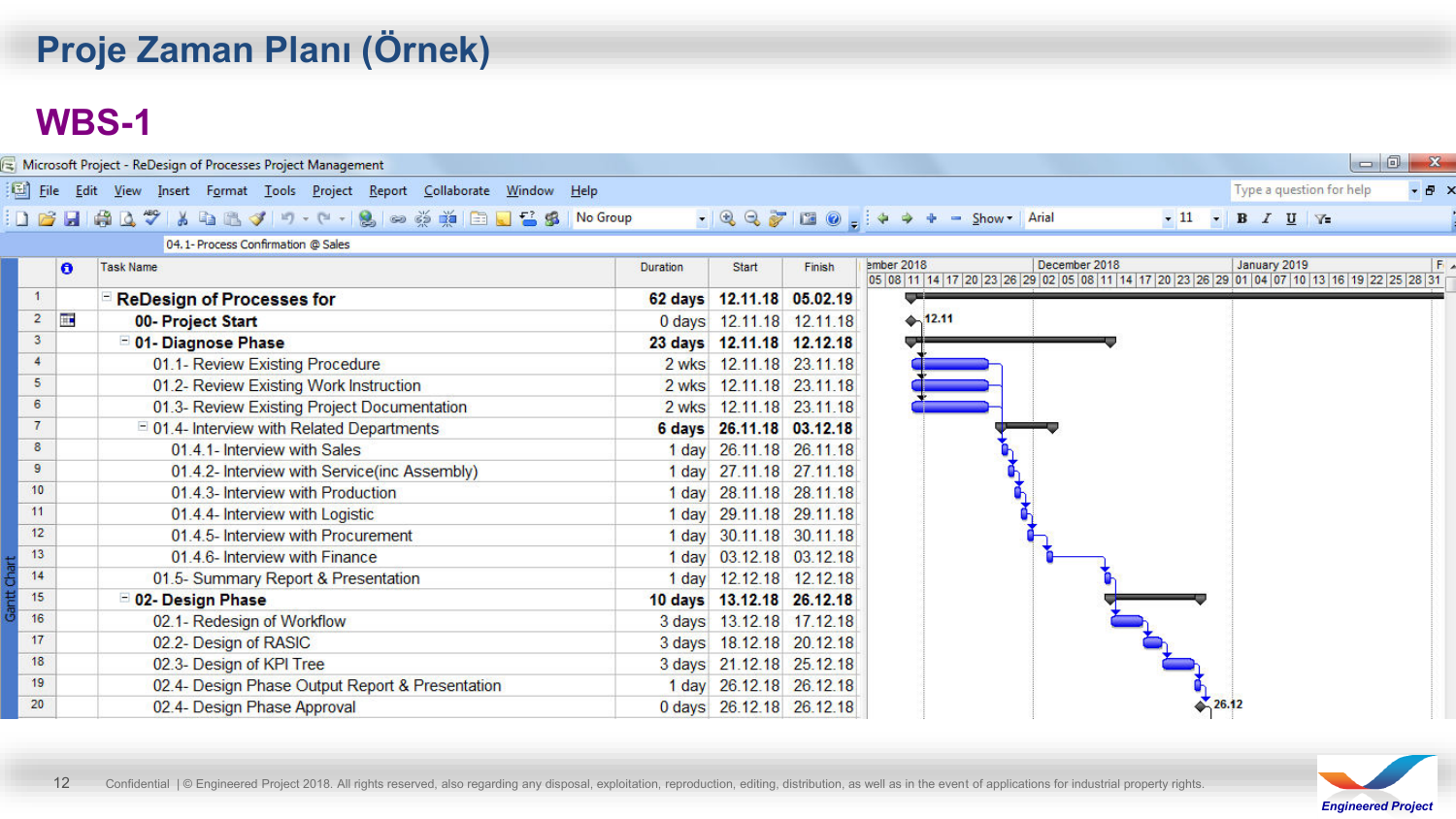# **Proje Zaman Planı (Örnek)**

# **WBS-2**

|                                    | $\Box$<br>Microsoft Project - ReDesign of Processes Project Management |                                                                                                                                        |          |                            |        |                                                                                                                                                      |                                                                                                                            |  |  |  |  |  |
|------------------------------------|------------------------------------------------------------------------|----------------------------------------------------------------------------------------------------------------------------------------|----------|----------------------------|--------|------------------------------------------------------------------------------------------------------------------------------------------------------|----------------------------------------------------------------------------------------------------------------------------|--|--|--|--|--|
|                                    |                                                                        | [ ] Eile <u>E</u> dit <u>V</u> iew Insert F <u>o</u> rmat <u>T</u> ools Project <u>R</u> eport Collaborate <u>W</u> indow <u>H</u> elp |          |                            |        |                                                                                                                                                      | $ B$ $\times$<br>Type a question for help                                                                                  |  |  |  |  |  |
|                                    |                                                                        | ┆D 6 G   6 Q ∜   X & 6 G √   9 · (' -   &   ∞ ☆ ☆   Ei Q Z \$   No Group                                                               |          |                            |        | $\cdot$ $\mathbb{R} \otimes \mathbb{Z}$ $\mathbb{Z} \otimes \mathbb{Z}$ : $\Leftrightarrow \Rightarrow \Rightarrow \Rightarrow$ Show $\cdot$   Arial | $-11 - B I \underline{U} \nabla$                                                                                           |  |  |  |  |  |
| 04.1- Process Confirmation @ Sales |                                                                        |                                                                                                                                        |          |                            |        |                                                                                                                                                      |                                                                                                                            |  |  |  |  |  |
|                                    | ō                                                                      | <b>Task Name</b>                                                                                                                       | Duration | Start                      | Finish | December 2018                                                                                                                                        | February 2019<br>January 2019<br>29 02 05 08 11 14 17 20 23 26 29 01 04 07 10 13 16 19 22 25 28 31 03 06 09 12 15 18 21 24 |  |  |  |  |  |
|                                    | 21                                                                     | $\Box$ 03- Development & Implementation Phase                                                                                          |          | 10 days 27.12.18 09.01.19  |        |                                                                                                                                                      |                                                                                                                            |  |  |  |  |  |
|                                    | 22                                                                     | 03.1- Update / Create Procedures                                                                                                       |          | 4 days 27.12.18 01.01.19   |        |                                                                                                                                                      |                                                                                                                            |  |  |  |  |  |
|                                    | 23                                                                     | 03.2- Update / Create Work Instructions                                                                                                |          | 4 days 02.01.19 07.01.19   |        |                                                                                                                                                      |                                                                                                                            |  |  |  |  |  |
|                                    | 24                                                                     | 03.3- Training and Simulation                                                                                                          |          | 2 days 08.01.19 09.01.19   |        |                                                                                                                                                      |                                                                                                                            |  |  |  |  |  |
|                                    | 25                                                                     | $\Xi$ 04- Stabilization Phase                                                                                                          | 15 days  | 10.01.19 30.01.19          |        |                                                                                                                                                      |                                                                                                                            |  |  |  |  |  |
|                                    | 26                                                                     | 04.0- Conduct New Projects/Operation acc. to Updated Procedure                                                                         |          | 10 days 10.01.19 23.01.19  |        |                                                                                                                                                      |                                                                                                                            |  |  |  |  |  |
|                                    | 27                                                                     | 04.1- Process Confirmation @ Sales                                                                                                     |          | 0,5 days 24.01.19 24.01.19 |        |                                                                                                                                                      |                                                                                                                            |  |  |  |  |  |
|                                    | 28                                                                     | 04.2- Process Confirmation @ Service(inc Assembly)                                                                                     |          | 0,5 days 24.01.19 24.01.19 |        |                                                                                                                                                      |                                                                                                                            |  |  |  |  |  |
|                                    | 29                                                                     | 04.3- Process Confirmation @ Production                                                                                                |          | 0,5 days 25.01.19 25.01.19 |        |                                                                                                                                                      |                                                                                                                            |  |  |  |  |  |
|                                    | 30                                                                     | 04.4- Process Confirmation @ Logistic                                                                                                  |          | 0,5 days 25.01.19 25.01.19 |        |                                                                                                                                                      |                                                                                                                            |  |  |  |  |  |
|                                    | 31                                                                     | 04.5- Process Confirmation @ Procurement                                                                                               |          | 0,5 days 28.01.19 28.01.19 |        |                                                                                                                                                      |                                                                                                                            |  |  |  |  |  |
|                                    | 32                                                                     | 04.6- Process Confirmation @ Finance                                                                                                   |          | 0,5 days 28.01.19 28.01.19 |        |                                                                                                                                                      |                                                                                                                            |  |  |  |  |  |
|                                    | 33                                                                     | 04.7- Update Procedures & Work Instruction(If Needed)                                                                                  |          | 2 days 29.01.19 30.01.19   |        |                                                                                                                                                      |                                                                                                                            |  |  |  |  |  |
|                                    | 34                                                                     | $\Box$ 05- Project Closing                                                                                                             |          | 4 days 31.01.19 05.02.19   |        |                                                                                                                                                      |                                                                                                                            |  |  |  |  |  |
|                                    | 35                                                                     | 05.1- Final Report & Delivery of All Project Documentation                                                                             |          | 4 days 31.01.19 05.02.19   |        |                                                                                                                                                      |                                                                                                                            |  |  |  |  |  |
|                                    | 36                                                                     | 05- Project End                                                                                                                        |          | 0 days 05.02.19 05.02.19   |        |                                                                                                                                                      | 05.02                                                                                                                      |  |  |  |  |  |

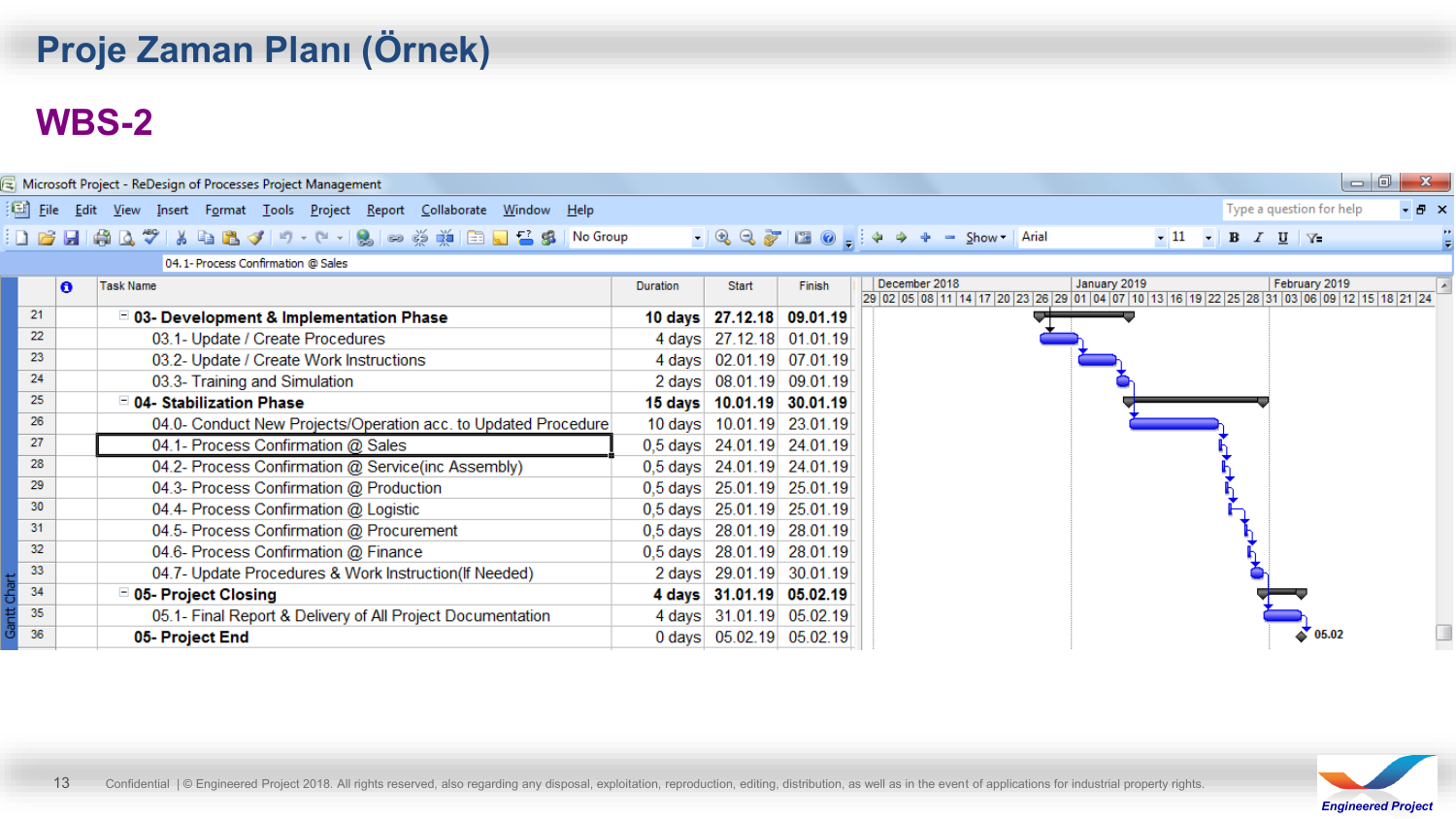## **Teknik Yetkinlikler ve Know-How**

- Eski proje öğrenimleri (lessons learnts)
- Prosedürler
- Tasarım Kılavuzları( Design Guideline)
- Tedarikçi/Partner bilgi birikimleri( Kullanım Kılavuzları, Sign off kriterleri..vb)
- Çalışan Uzmanlığı
- Satış Sonrası

 $\bullet$  ..

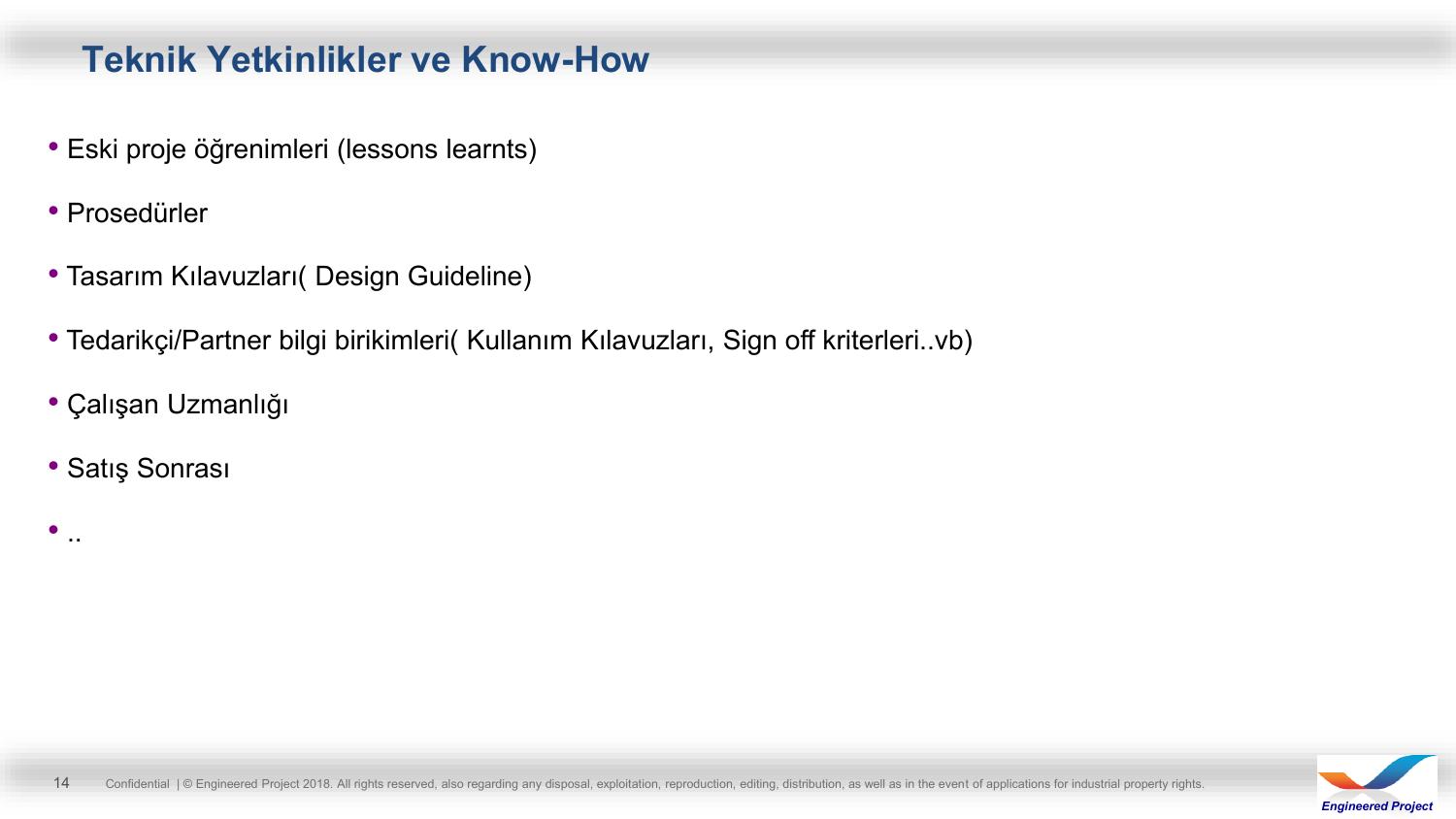### **Benchmark**

- Benchmark ürünlerinin pahalı olması
- Benchmark ürünlerinin kolay bulunamaması
- Patent

 $\bullet$  ...

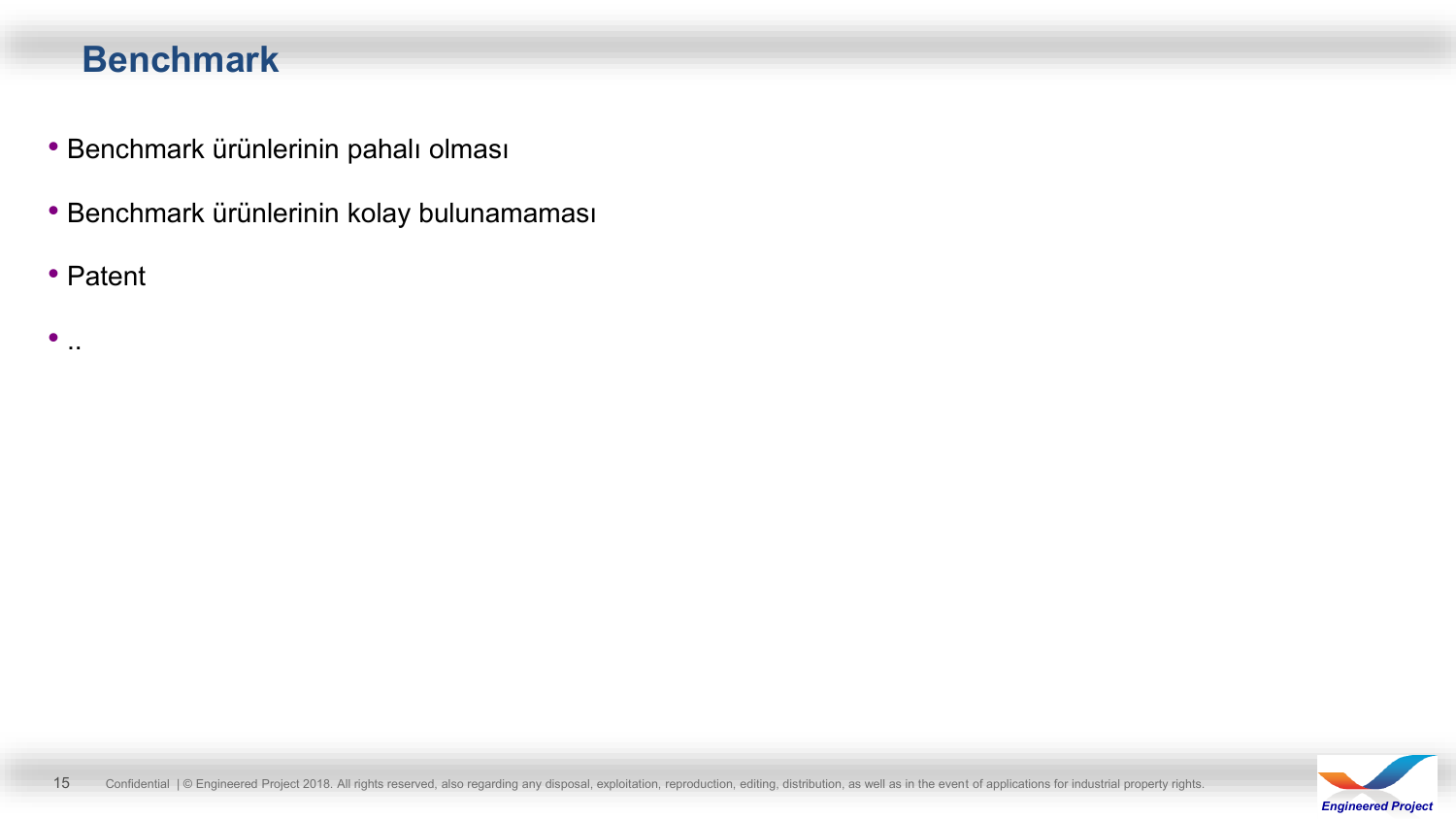# **Back-up**



16 Confidential | © Engineered Project 2018. All rights reserved, also regarding any disposal, exploitation, reproduction, editing, distribution, as well as in the event of applications for industrial property rights.